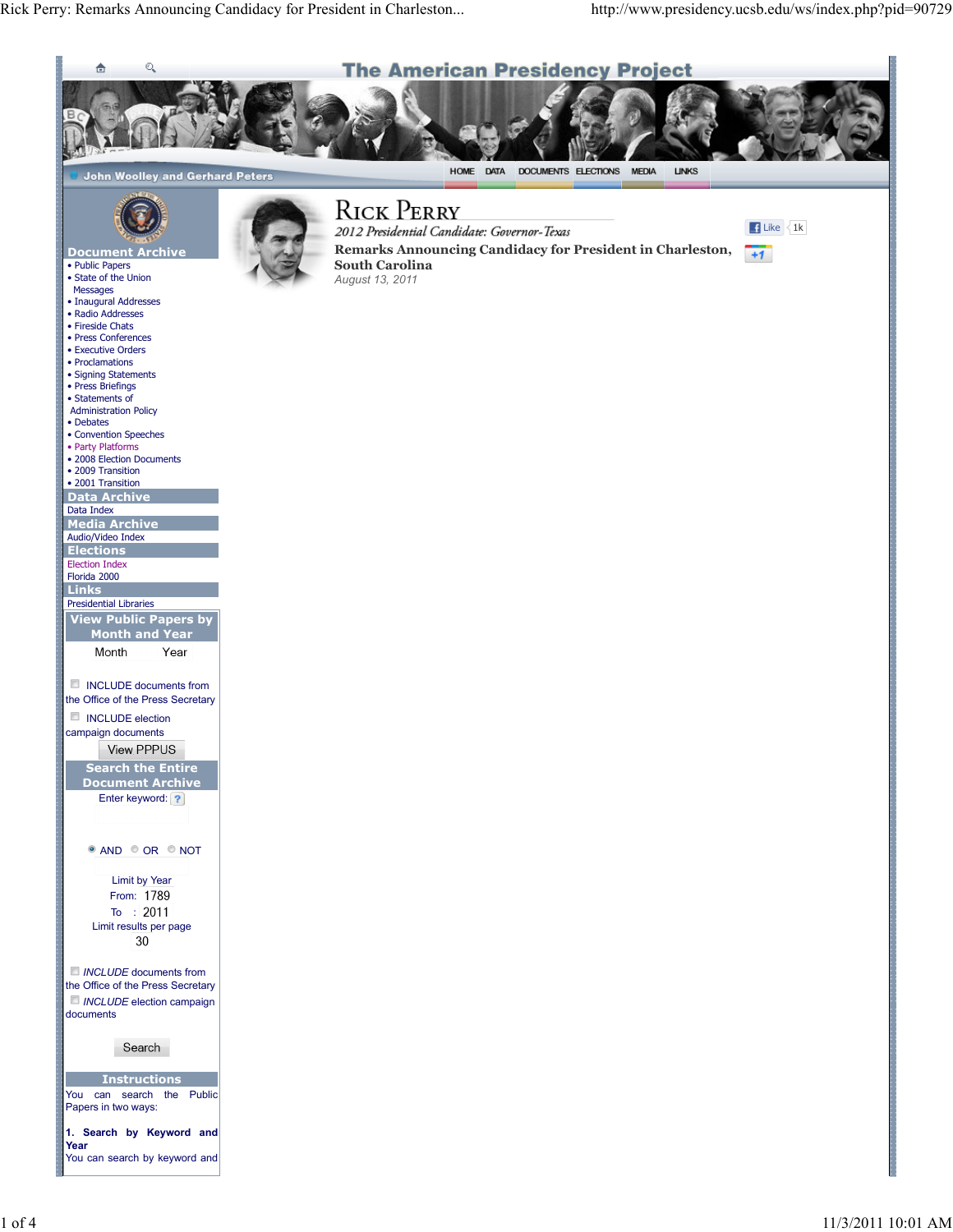**Share** 

A Print

Report Typo

The American Presidency Project

 $f$  my  $8 \times x$ 

facebook Name The American Presidency Project

Promote Your Page Too

1105

Perry for President Location:

**ESIDEN** 

COLLECTION: Campaign 2012

> United States South Carolina Font Size:

AAAA

choose the range of years within your search by filling out the boxes under Search the Public **Papers** 

2. View by Month and/or Year Select the month and/or year you would like information about and press View Public Papers. Then choose a Public Paper and the page will load for you.

Search Engine provided by the Harry S. Truman Library. Our thanks to

Jim Borwick and Dr. Rafee Che Kassim at Project Whistlestop for critical assistance in the implementation of the search function, and to Scott Roley at the Truman Library for facilitating this collaboration.

Howdy. Thank you, Erick (Erickson, editor of RedState). It is great to be at RedState. And I'll tell you what, it's even better to be governor of the largest red state in America.

It's sure good to be back in the Palmetto State, in South Carolina. I enjoy coming to places where people elect folks like Nikki Haley, true conservatives. And also where they love the greatest fighting force on the face of the earth…the United States Military.

And I want to take a moment and ask you to just take a silence, think about those young Navy SEALs and the other special operators who gave it all in the service of their country. Just take a moment to say Thank you, Lord, that we have those kind of selfless, sacrificial men and women. Their sacrifice was immeasurable, their dedication profound, and we will never, ever forget them.

I stand before you today as the governor of Texas. But I also stand before you the son of two tenant farmers, Ray Perry, who came home after 35 bombing missions over Europe to work his little corner of land out there, and Amelia who made sure my sister Milla and I had everything that we needed, including hand-sewing my clothes until I went off to college.

I am also the product of a place called Paint Creek. Doesn't have a zip code. It's too small to be called a town along the rolling plains of Texas. We grew dryland cotton and wheat, and when I wasn't farming or attending Paint Creek Rural School, I was generally over at Troop 48 working on my Eagle Scout award.

Around the age of 8, I was blessed – didn't realize it, but I was blessed to meet my future wife, Anita Thigpen, at a piano recital. We had our first date eight years later. And she finally agreed to marry me 16 years after that. Nobody says I am not persistent.

There is no greater way to live life than with someone you love, and my first love is with us today, my lovely wife Anita. We're also blessed to have two incredible children, Griffin and Sydney, and they are also with us today, and our wonderful daughterin-law Meredith. I'd just like to introduce those two. Thank you.

What I learned growing up on the farm was a way of life that was centered on hard work, and on faith and on thrift. Those values have stuck with me my whole life. But it wasn't until I graduated from Texas A&M University and joined the United States Air Force, flying C-130's all around the globe, that I truly appreciated the blessings of freedom.

To paraphrase Abraham Lincoln and Ronald Reagan, I realized that the United States of America really is the last great hope of mankind. What I saw was systems of government that elevated rulers at the expense of the people. Socialist systems cloaked maybe in good intentions but were delivering misery and stagnation. And I learned that not everyone values life like we do in America, or the rights that are endowed to every human being by a loving God.

You see, as Americans we're not defined by class, and we will never be told our place. What makes our nation exceptional is that anyone, from any background, can climb the highest of heights. As Americans, we don't see the role of government as guaranteeing outcomes, but allowing free men and women to flourish based on their own vision, their hard work and their personal responsibility. And as Americans, we realize there is no taxpayer money that wasn't first earned by the sweat and toil of one of our citizens.

That's why we reject this President's unbridled fixation on taking more money out of the wallets and pocketbooks of American families and employers and giving it to a central government. "Spreading the wealth" punishes success while setting America on course to greater dependency on government. Washington's insatiable desire to spend our children's inheritance on failed "stimulus" plans and other misguided economic theories have given us record debt and left us with far too many unemployed.

But of course, now we're told we are in recovery. Yeah.

But this sure doesn't feel like a recovery to more than nine percent of Americans out there who are unemployed, or the sixteen percent of African Americans and 11 percent of Hispanics in the same position, or the millions more who can only find part-time work, or those who have stopped even looking for a job.

One in six work-eligible Americans cannot find a full-time job. That is not a recovery. That is an economic disaster.

If you think about it, for those Americans who do have full-time jobs, they aren't experiencing economic recovery with the rising fuel costs and the food prices that are going up. Recovery is a meaningless word if the bank has foreclosed on your home, if you are under water on your mortgage, or if you are up to the max on your credit card debt. Those Americans know that this President and his big-spending, big-government policies have prolonged our national misery, not alleviated it.

And what do we say to our children? Y'all figure it out? Don't worry, Washington's created 17 debt and entitlement commissions in 30 years, but the fact of the matter is they just didn't have the courage to make the decisions to allow you to have the future that you actually deserve? That Washington wouldn't even make modest entitlement program reforms in this last debate? And the President even refused to lay out a plan, for fear of the next election? How can the wealthiest nation in the history of civilization fail so miserably to pay its bills? How does that happen?

Well, Mr. President, let us tell you something: you can't win the future by selling America off to foreign creditors.

We cannot afford four more years of this rudderless leadership. Last week, that leadership failed, and the tax and spend and borrow agenda of this President led to the first ever downgrade of the credit rating of the United States of America.

In reality though, this is just the most recent downgrade. The fact is for nearly three years President Obama has been downgrading American jobs. He's been downgrading our standing in the world. He's been downgrading our financial stability. He's been downgrading our confidence, and downgrading the hope for a better future for our children. That's a fact.

His policies are not only a threat to this economy, so are his appointees – a threat. You see he stacked the National Labor Relations Board with anti-business cronies who want to dictate to a private company, Boeing, where they can build a plant. No president, no president should kill jobs in South Carolina, or any other state for that matter, simply because they choose to go to a right-to-work state.

You see, when the Obama Administration is not stifling economic growth with over-regulation, they are achieving the same through their reckless spending. Debt is not only a threat to our economy, but also to our security.

America's standing in the world is in peril, not only because of disastrous economic policies, but from the incoherent muddle that they call foreign policy. Our president has insulted our friends and he's encouraged our enemies, thumbing his nose at traditional allies like Israel. He seeks to dictate new borders for the Middle East and the oldest democracy there, Israel, while he is an abject failure in his constitutional duty to protect our borders in the United States.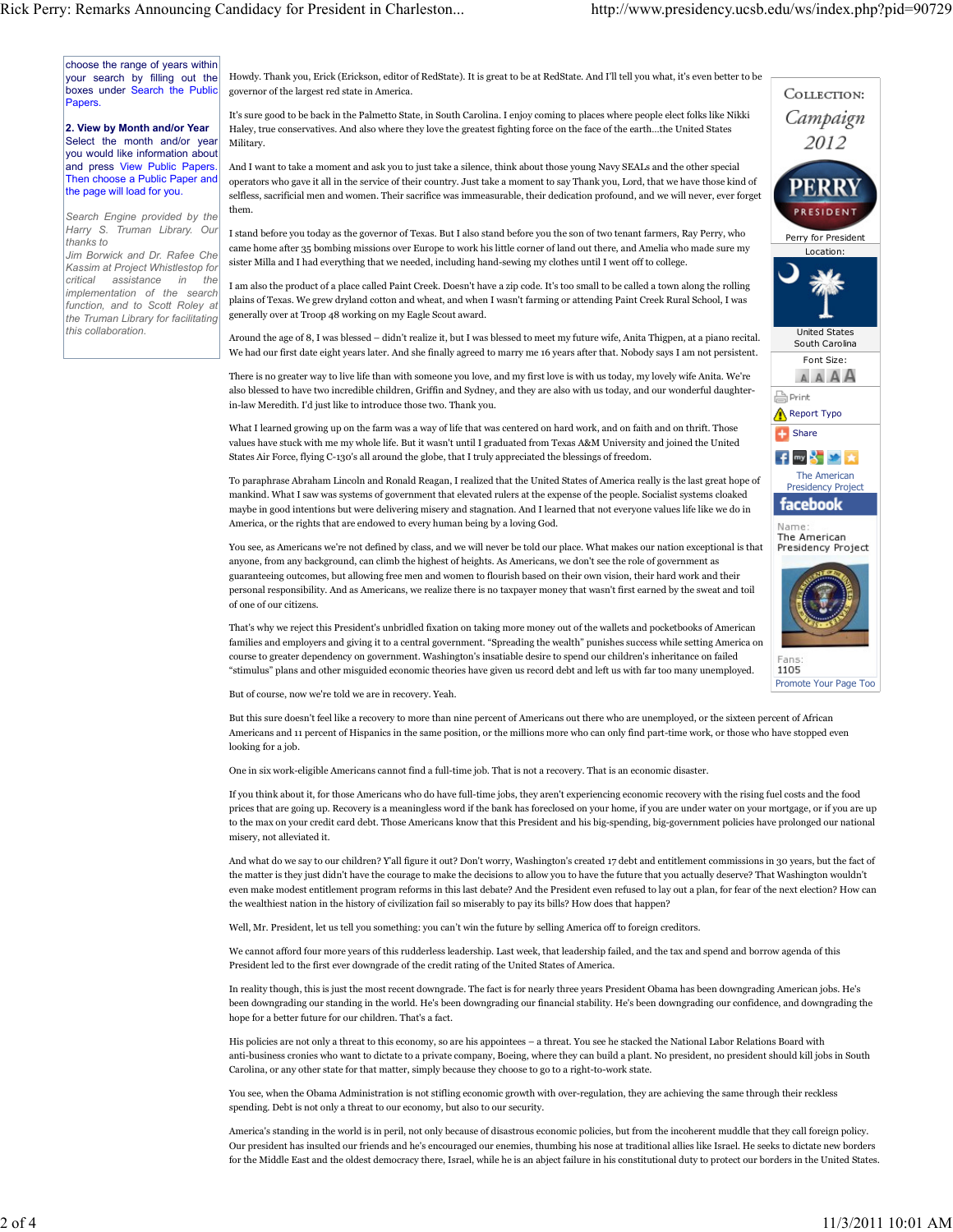His foreign policy seems to be based on alienating our traditional allies, while basing our domestic agenda on importing those failed Western European social values. We don't need a president who apologizes for America. We need a president who protects and projects those values.

Look, it's pretty simple: we're going to stand with those who stand with us, and we will vigorously defend our interests. And those who threaten our interests, harm our citizens – we will simply not be scolding you, we will defeat you.

Our nation cannot and it must not endure four more years of aimless foreign policy. We cannot and must not endure four more years of rising unemployment, rising taxes, rising debt, rising energy dependence on nations that intend us harm.

It is time to get America working again. To get citizens – to get our citizens working in good jobs and getting the government to working for the people again.

Page one of any economic plan to get America working is to give a pink slip to the current resident in the White House.

Listen, we just got to get back to the basic truths of economic success. As Governor, I've had to deal with the consequences of this national recession. In 2003, and again this year, my state faced billions of dollars in budget shortfalls. But we worked hard, we made tough decisions, we balanced our budget. Not by raising taxes, but by setting priorities and cutting government spending. It can and it must be done in Washington, DC.

Dr. Schwertner (State Representative, R-Williamson County, TX), we have led Texas based on some just really pretty simple guiding principles. One is don't spend all of the money. Two is keeping the taxes low and under control. Three is you have your regulatory climate fair and predictable. Four is reform the legal system so frivolous lawsuits don't paralyze employers that are trying to create jobs.

Over the years, we have followed this recipe to produce the strongest economy in the nation. Since June of 2009, Texas is responsible for more than 40 percent of all of the new jobs created in America.

Now think about that. We're home to less than 10 percent of the population in America, but forty percent of all the new jobs were created in that state.

I've cut taxes. I have delivered historic property tax reductions. I was the first governor since World War II to cut general revenue spending in our state budget. We passed lawsuit reform, including just this last session a "loser pays" law to stop the frivolous lawsuits that were happening.

And I know I've talked a lot about Texas here in the last little bit. I'm a Texan and proud of it. But first, and foremost, I'm an incredibly proud American.

And I know something: America is not broken. Washington, D.C., is broken!

We need balanced budgets. We need lower taxes. We need less regulation. And we need civil justice reform – those same four principles. Our country's most urgent need is to revitalize our economy, stop the generational theft that is going on with this record debt.

I come to South Carolina because I will not sit back and accept the path that America is on. Because a great country requires a better direction. Because a renewed nation needs a new president.

It is time to get America working again. And that's why, with the support of my family, and an unwavering belief in the goodness of America, I declare to you today as a candidate for President of the United States.

It's time for America to believe again. It's time to believe that the promise of our future is far greater than even our best days behind us. It's time to believe again in the potential of private enterprise, set free from the shackles of overbearing federal government. And it's time to truly restore our standing in the world, and renew our faith in freedom as the best hope for peace in this world that's beset with strife.

The change we seek will never emanate out of Washington, D.C. It will come from the windswept prairies of Middle America, the farms and factories across this great land, from the hearts and minds of the goodhearted Americans who will accept not a future that is less than our past, patriots – patriots who will not be consigned to a fate of less freedom in exchange for more government.

We do not have to accept our current circumstances. We will change them. We are Americans. That's what we do. We roll up our sleeves. We go to work. We fix things.

We stand up and proudly proclaim that Washington is not our caretaker and we reject the state that, in Margaret Thatcher's words, she said a state that takes too much from us in order to do too much for us. We will not stand for that any longer.

We're dismayed at the injustice that nearly half of all Americans don't even pay any income tax. And you know the liberals out there are saying that we need to pay more. We are indignant about leaders who do not listen and spend money faster than they can print it.

In America, the people are not subjects of government. The government is subject to the people. And it is up to us, to this present generation of Americans, to take a stand for freedom, to send a message to Washington that we're taking our future back from the grips of central planners who would control our healthcare, who would spend our treasure, who downgrade our future and micro-manage our lives.

It is time to limit and simplify the taxes in this country. We have to quit spending money we don't have. We need to get our fiscal house in order and restore our good credit. And we will repeal this President's misguided, one-size-fits-all government healthcare plan immediately.

We'll create jobs. We'll get America working again. We'll create jobs and we'll build wealth, we'll truly educate and innovate in science, and in technology, engineering and math. We'll create the jobs and the progress needed to get America working again.

And I'll promise you this: I'll work every day to make Washington, D.C. as inconsequential in your life as I can. And at the same time, we'll be freeing our families and small businesses and states from the burdensome and costly federal government so those groups can create, innovate and succeed.

I believe in America. I believe in Her purpose and Her promise. I believe Her best days have not yet been lived. I believe Her greatest deeds are reserved for the generations to come. With the help and the courage of the American people, we will get our country working again. God bless you and God bless the United States of America.

Citation: Rick Perry: "Remarks Announcing Candidacy for President in Charleston, South Carolina," August 13, 2011. Online by Gerhard Peters and John T. Woolley, The American Presidency Project. http://www.presidency.ucsb.edu/ws/?pid=90729.

## Home Contact

© 1999-2011 - Gerhard Peters - The American Presidency Project